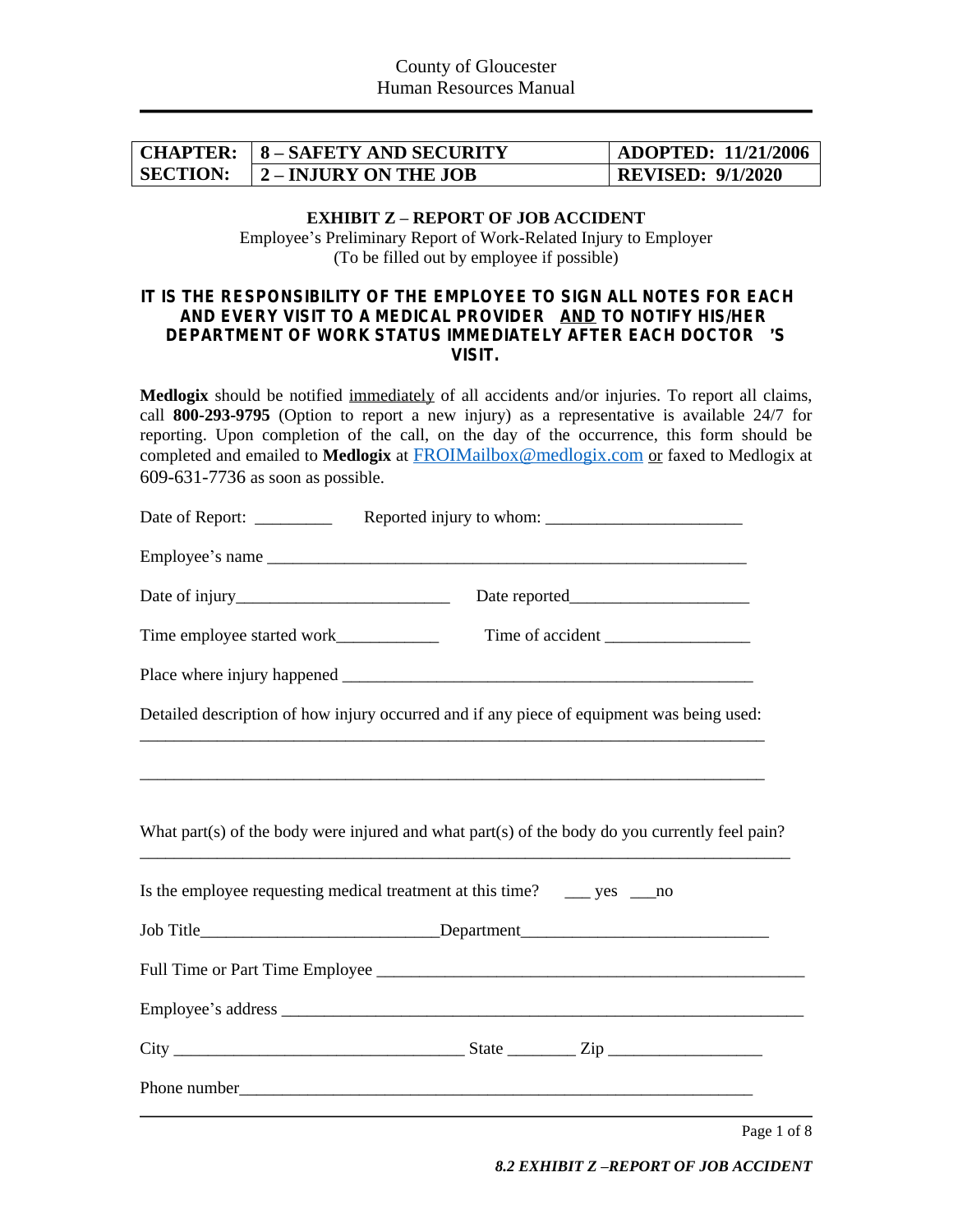### County of Gloucester Human Resources Manual

Social Security Number\_\_\_\_\_\_\_\_\_\_\_\_\_\_\_\_\_\_\_\_\_\_\_\_\_\_\_\_\_\_\_\_\_\_\_\_\_\_\_\_\_\_\_\_\_\_\_\_\_\_\_\_\_

*I CERTIFY THAT THE ABOVE STATEMENTS MADE BY ME ARE TRUE AND CORRECT. I AM AWARE THAT IF ANY OF THE STATEMENTS ARE WILLFULLY FALSE, I MAY BE SUBJECT TO DISCIPLINARY ACTION BY MY EMPLOYER*.

| <b>Employee Signature</b> |  |  |
|---------------------------|--|--|
|---------------------------|--|--|

Supervisor Name (please print)

| Supervisor Signature | ⊃ate∙ |
|----------------------|-------|
|                      |       |

# IF MEDICAL TREATMENT IS NOT REQUIRED, REMAINDER OF THE FORM DOES NOT NEED TO BE COMPETED.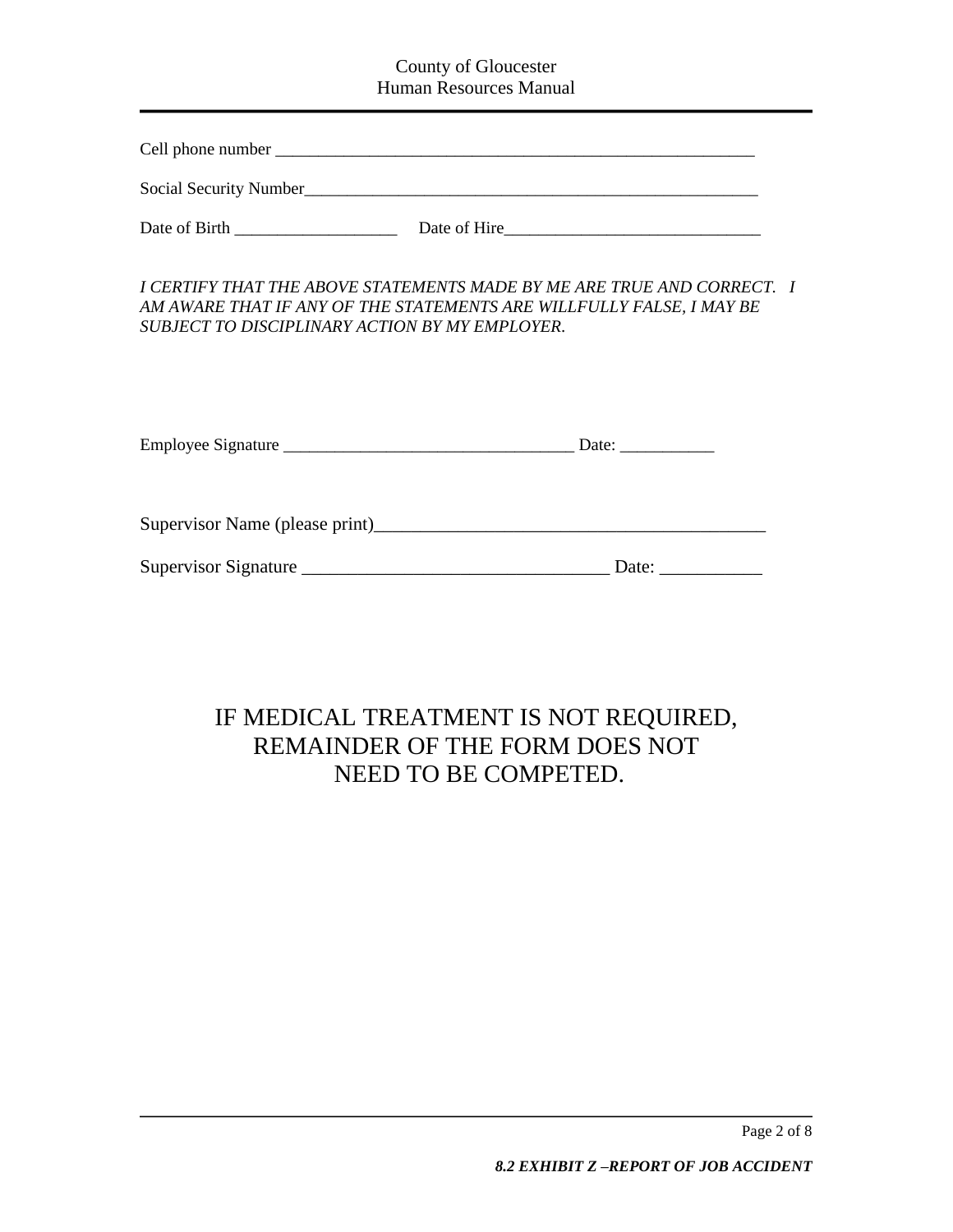#### County of Gloucester Human Resources Manual

| Witness                                                                                                                                                                                    |  |  |
|--------------------------------------------------------------------------------------------------------------------------------------------------------------------------------------------|--|--|
| List your primary care physician and his/her address and phone number for the past 10 years:                                                                                               |  |  |
| Have you had treatment in the past for the same or similar medical conditions? see sum                                                                                                     |  |  |
| If yes, provide the name and address of the treating physician(s) for this condition. List any<br>medications you are or were taking for this condition/injury:                            |  |  |
| Have you been treated by a chiropractor in the past 5 years? _____ yes ______ no                                                                                                           |  |  |
| If yes, name and address of chiropractor                                                                                                                                                   |  |  |
| Have you ever filed workers compensation claim(s) in the past for this medical condition?<br>$yes$ no<br>If yes, please provide the details of the previous claim(s).                      |  |  |
|                                                                                                                                                                                            |  |  |
| Have you ever been involved in any motor vehicle collision in the past 5 years? ___yes ___no<br>If yes, provide the details of the crash, date and the nature of the injury and treatment. |  |  |
|                                                                                                                                                                                            |  |  |
| Have you had any MRI's, CT scans and/or X-ray in the past 5 years? _____ yes _____ no                                                                                                      |  |  |
| If yes, please provide the details and the nature of the injury.                                                                                                                           |  |  |
| Are you currently engaged in any other employment or have you ever been engaged in any other<br>employment while you were employed by us? ___ yes ___ no                                   |  |  |
| If yes, please list the names and addresses of these employers.                                                                                                                            |  |  |
| Have you ever received pain management treatment? ___Yes ___No                                                                                                                             |  |  |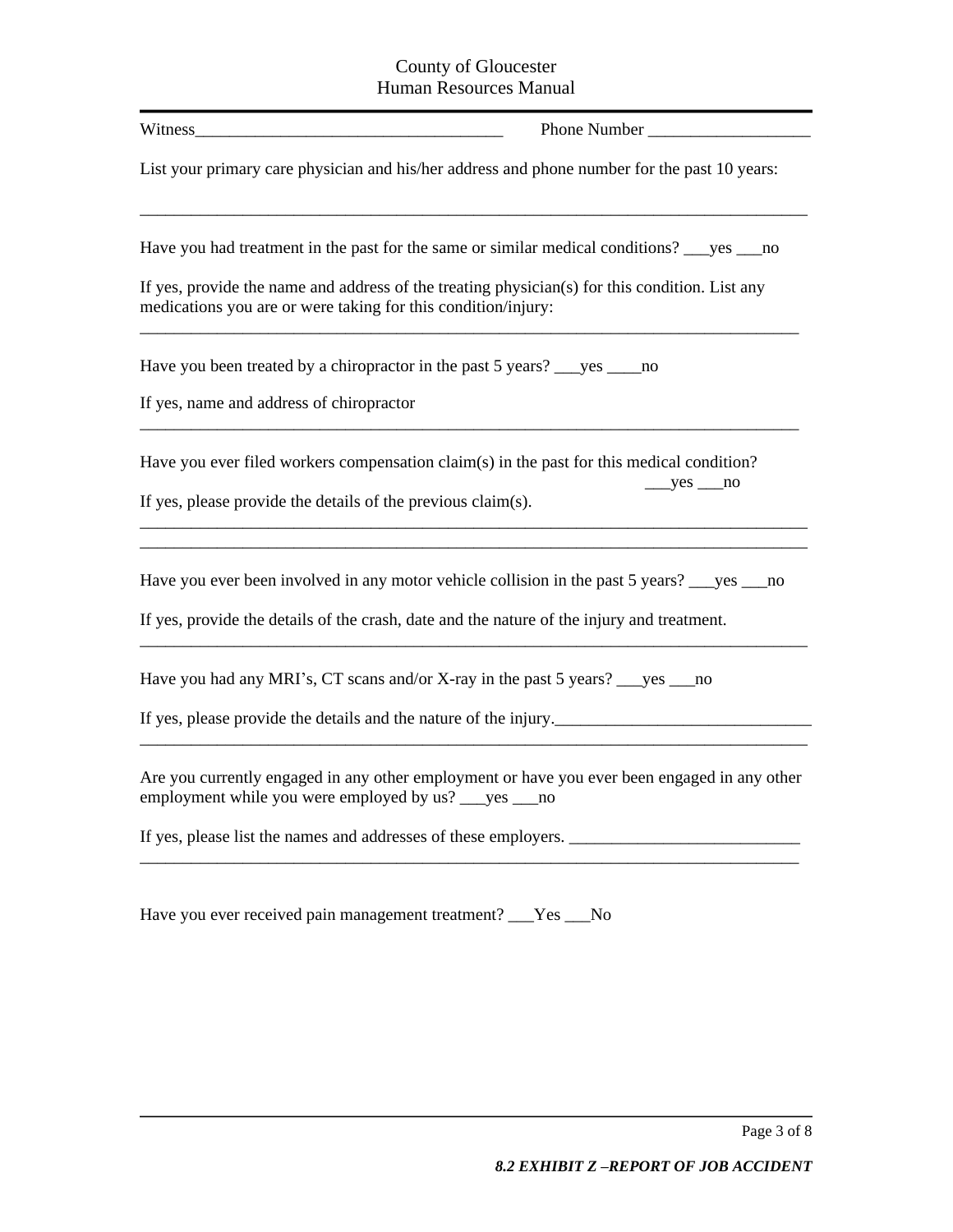## **Requesting Leave related to an On-the-Job Injury or Illness**

Should your injury be substantiated, it is important for you to be aware that only a GCIC authorized treating physician can authorize time off from work for an on-the-job injury or illness. The following procedures should be followed when seeking leave for a workrelated injury:

1. If you are unable to report to work or complete a shift due to an issue arising as a result of your work-related injury, you should contact the treating physician immediately. Your GCIC authorized treating physician is:

\_\_\_\_\_\_\_\_\_\_\_\_\_\_\_\_\_\_\_\_\_\_\_\_\_\_\_\_\_\_ Phone: \_\_\_\_\_\_\_\_\_\_\_\_\_\_\_\_\_\_\_

- The only exception to this policy is if the issue constitutes a medical emergency in which case you should seek immediate treatment at a hospital emergency room.
- You should contact the treating physician even if the issue arises during the treating physician's non-business hours. During non-business hours, such calls will be answered by the treating physician's answering service or voice mail (which will instruct you on how to reach the treating physician or the on-call physician).
- 2. You must also notify Safety Staff immediately by calling (856) 384-6994 or (856) 384-6993. If the call is placed after normal business hours, you should leave a detailed voice-mail message.
- 3. You are also obligated to communicate with your supervisor to keep that person apprised of the situation. Your Department Supervisor is:

\_\_\_\_\_\_\_\_\_\_\_\_\_\_\_\_\_\_\_\_\_\_\_\_\_\_\_\_\_\_ Phone: \_\_\_\_\_\_\_\_\_\_\_\_\_\_\_\_\_\_\_

*You are reminded that the GCIC authorized treating physician is the only person that can authorize time off from work for an On-the-Job injury or illness.*

By signing below you acknowledge that you have read these procedures.

\_\_\_\_\_\_\_\_\_\_\_\_\_\_\_\_\_\_\_\_\_\_\_\_\_\_\_\_\_\_\_\_\_\_\_\_\_\_\_\_\_\_\_\_\_\_\_\_\_\_\_\_\_\_\_\_\_\_\_\_\_\_\_\_\_\_\_\_\_\_ Employee Date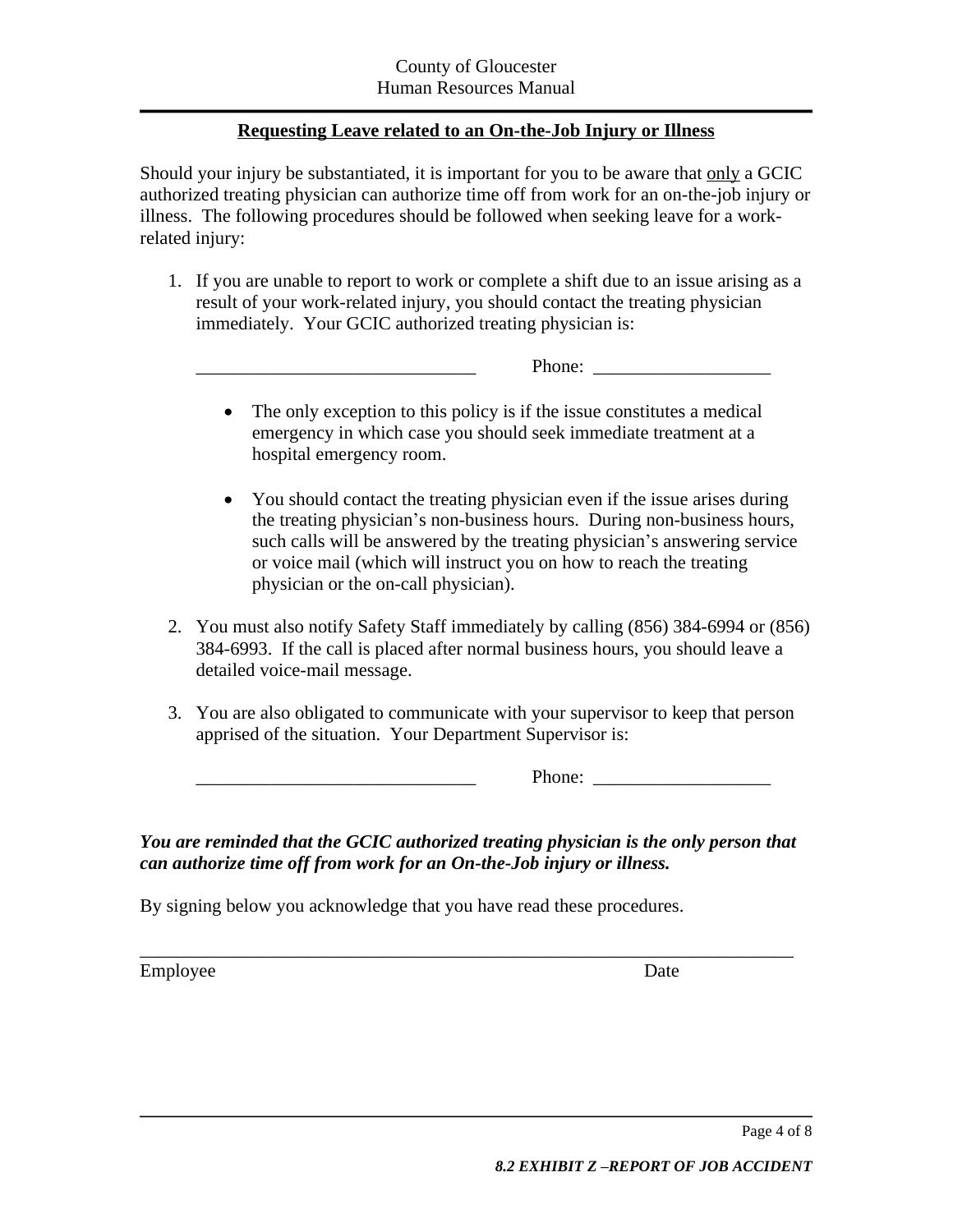#### THIS FORM MUST BE SIGNED AND RETURNED

### **NOTICE**

On August 14, 1998, the Governor enacted P.L. 1998, Chapter 74, which amends the New Jersey Workers' Compensation statute. P.L. 1998, Chapter 74 provides that a person who purposely and knowingly makes false or misleading statements for the purpose of wrongfully obtaining Workers' Compensation benefits will be guilty of a crime of the fourth degree. Pursuant to N.J.S.A. 2C:4303b(2), crimes of the fourth degree are punishable by imprisonment for up to 18 months and fines of \$10,000.

P.L. 1998, Chapter 74, also creates civil liability for all damages, costs and attorneys fees payable to the injured party attributable to wrongfully obtained benefits. This would require employee who make such statements and improperly received benefits to repay the benefits to his/her employer or its insurance carrier with simple interest.

P.L. 1998, Chapter 74, further permits the Division of Workers' Compensation to order the termination and complete forfeiture of Workers' Compensation benefits for employees found to have committed a violation.

Employee Signature

\_\_\_\_\_\_\_\_\_\_\_\_\_\_\_\_\_\_\_\_\_\_\_\_\_\_\_\_\_\_\_\_\_\_\_\_\_\_\_\_\_

\_\_\_\_\_\_\_\_\_\_\_\_\_\_\_\_\_\_\_\_\_\_\_\_\_\_\_\_\_\_\_\_\_\_\_\_

Date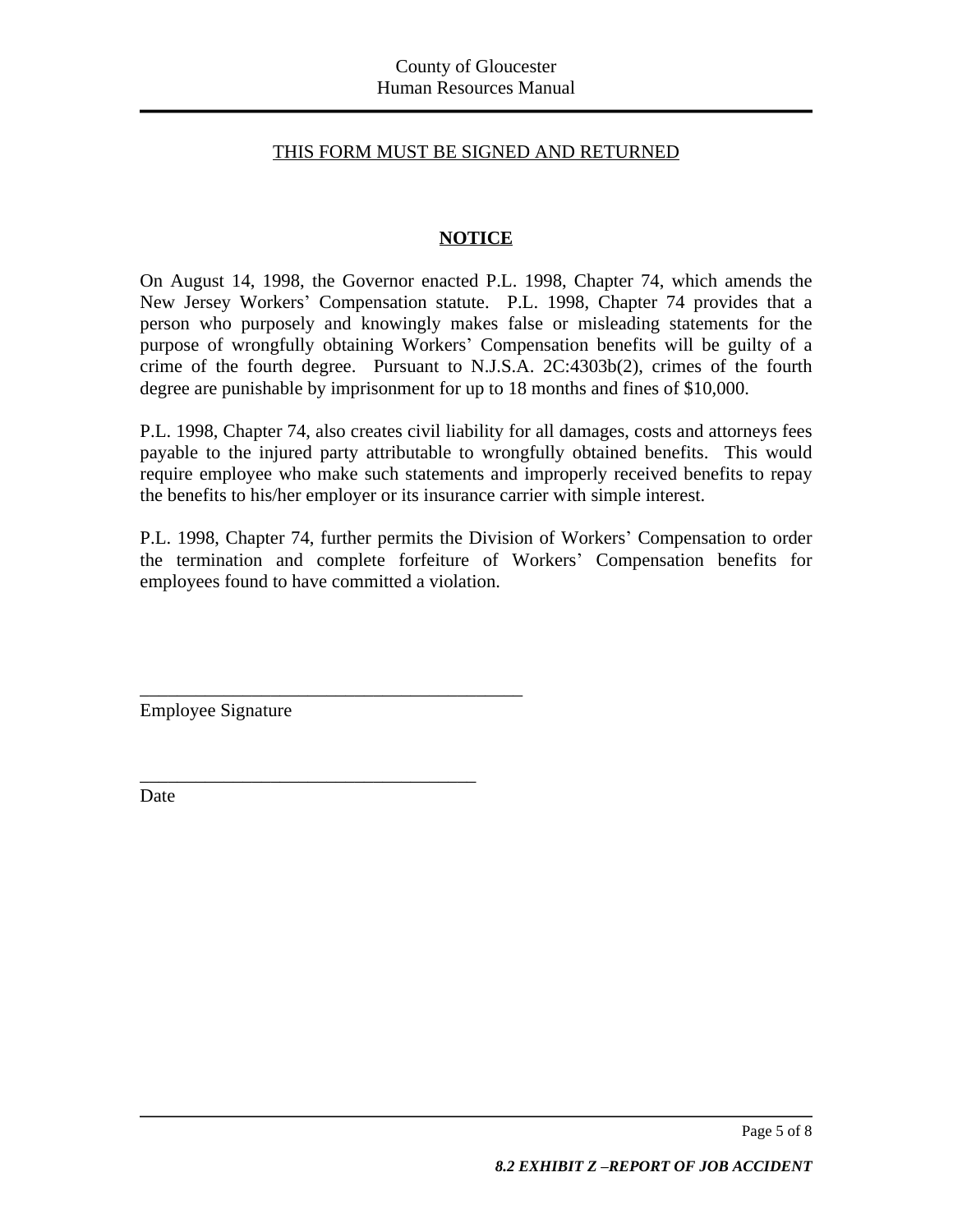### AUTHORIZATION FOR RELEASE OF INFORMATION IN CONNECTION WITH WORKERS' COMPENSATION

TO: RE:

**I. Pursuant to my privacy rights under the Health Insurance Portability and Accountability Act (HIPAA), by affixing my signature below I understand and voluntarily consent to the following:**

I hereby request and authorize that you disclose, make available and furnish to:

INSERVCO INSURANCE SERVICES, INC. New Jersey Claim Service Office PO Box 1457 Harrisburg, PA 17105-1457

MEDLOGIX Workers' Compensation Medical Management 300 American Metro Blvd., Suite 170 Hamilton, NJ 08619

1.) Office notes; 2.) Charts; 3.) Diagrams; 4.) Pathology reports; 5.) Operative reports; 6.) Physical and lab tests; 7.) X-ray/imaging reports; 8.) X-ray/imaging films; 9.) Prescription notes; 10.) Treatment plans; and 11.) Discharge summary, with regard to the above named individual, from the inception of your records to the present.

**This authorization specifically excludes the release of health information related to psychiatric or mental health treatment, treatment of drug and/or alcohol abuse; treatment of Acquired Immunodeficiency Syndrome (AIDS) or Human Immunodeficiency Virus (HIV); and sexually transmitted diseases/viruses.**

## **II. Rights and obligations under HIPAA:**

**A. Purpose of this request:** I understand that the information listed above in Section I is being requested by Medlogix and Inservco Insurance Services, Inc. for the specific purpose of investigating the pending workers' compensation

Page 6 of 8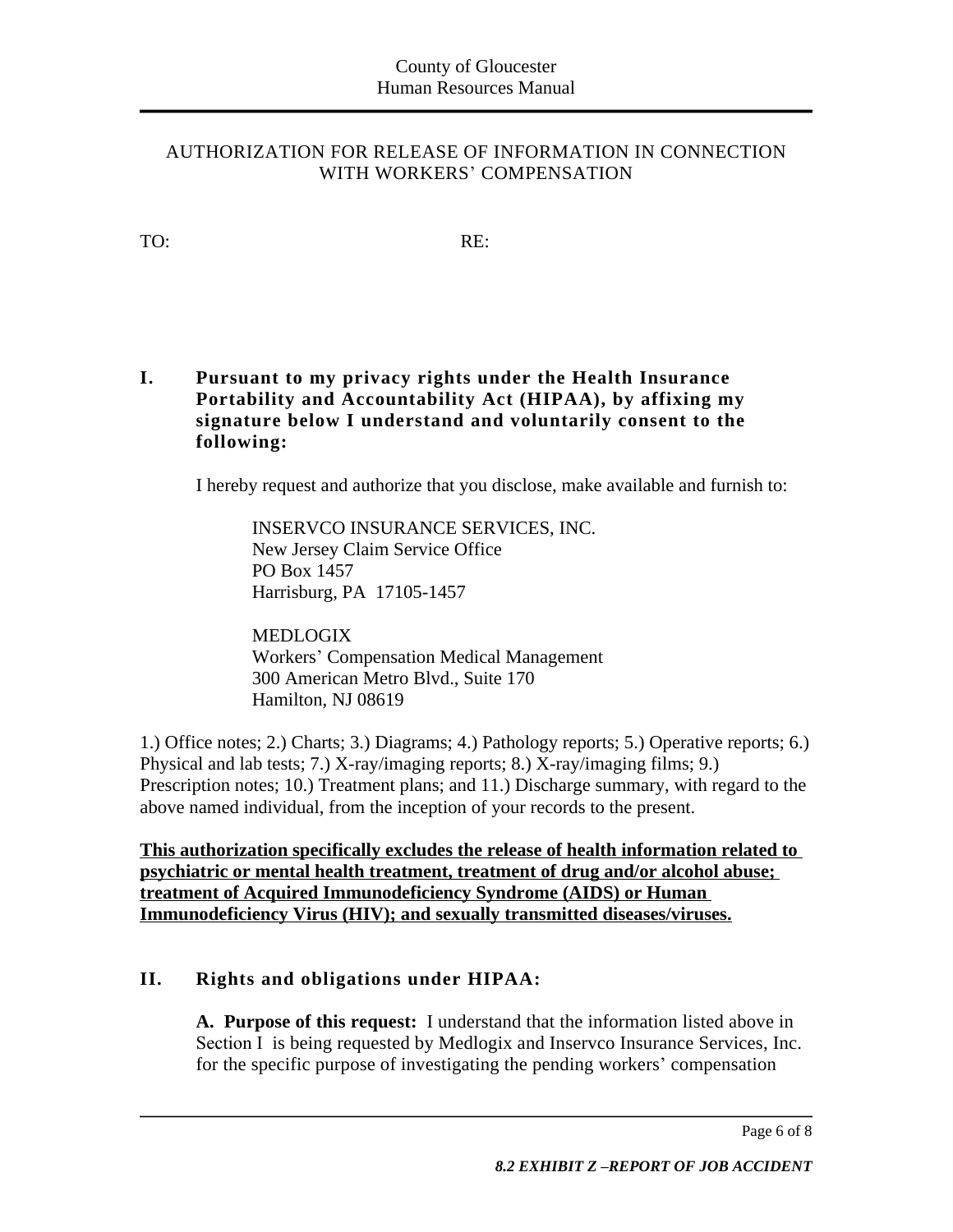claim I filed against the above named respondent/employer/third party payor and by signing this authorization I voluntarily consent to its release.

**B. Expiration Date:** Unless otherwise revoked, this authorization will expire six (6) months after the date of this authorization;

**C. Right to revoke:** I understand that I have the right to revoke this authorization at any time. I understand that the revocation must be in writing to the above named doctor/facility authorized to make this disclosure. I further understand that the revocation is only effective after it is received by the above named doctor/facility and does not apply to information that has already been release in response to this authorization.

**D. Impact on Medical Treatment:** I understand that my right to treatment, payment, enrollment or eligibility for benefits is not conditioned on me signing this authorization.

**E. Subsequent Disclosure:** I understand that any disclosure of information may be subject to re-disclosure by INSERVCO INSURANCE SERVICES, INC. and MEDLOGIX and may no longer be protected by federal or state law.

| <b>Signature of Patient</b>                                                                                                                                                                                     | Date |
|-----------------------------------------------------------------------------------------------------------------------------------------------------------------------------------------------------------------|------|
| Signature Authorized Representative/Guardian in lieu of Patient                                                                                                                                                 | Date |
| By signing this authorization, the Authorized Representative and/or Guardian certifies<br>that he or she has the authority to act on behalf of the person identified above on the<br>basis of (please explain): |      |

 $\overline{a}$ 

 $\overline{a}$ 

 $\overline{a}$